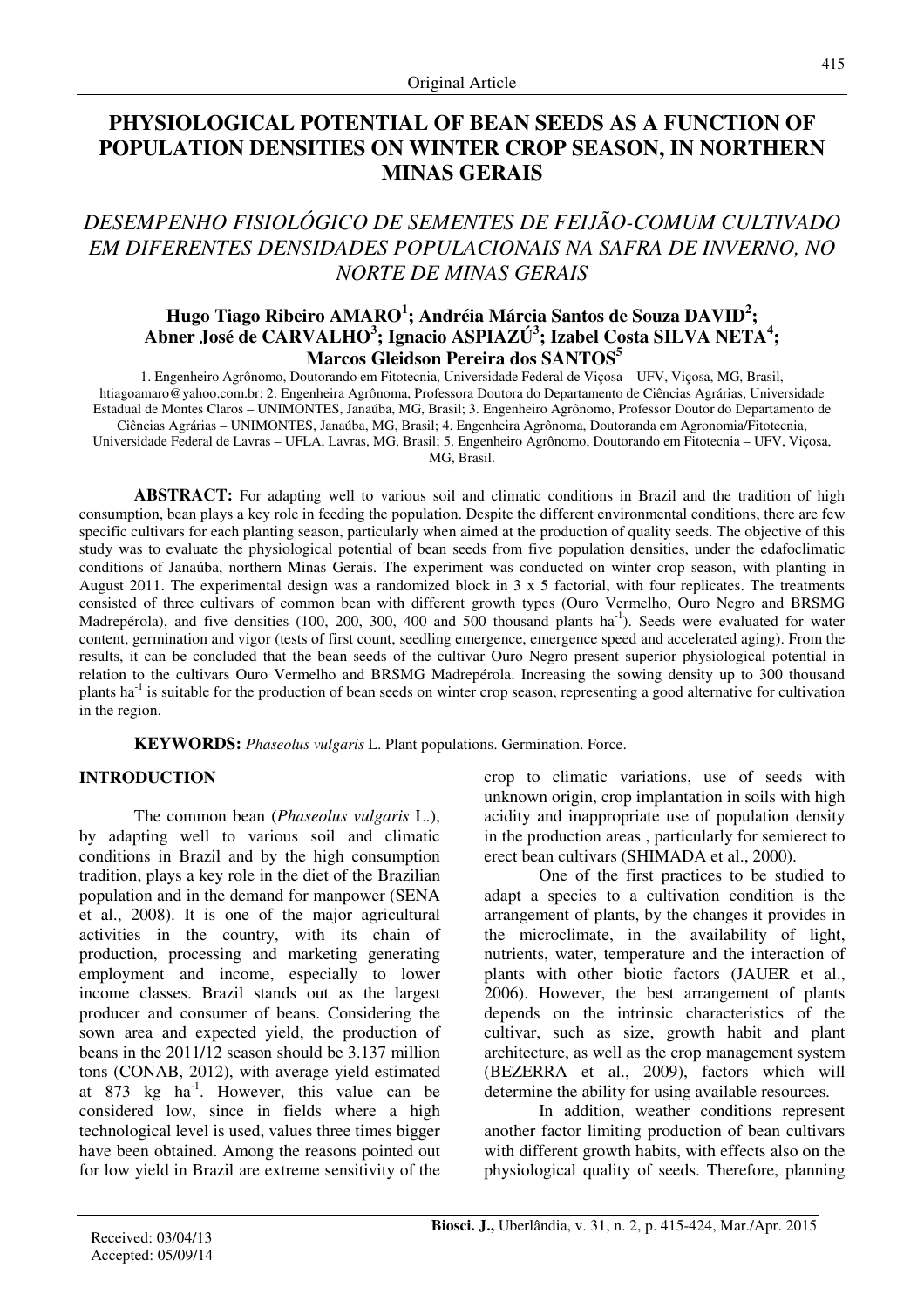the planting season must coincide with favorable climatic conditions in different growing seasons , since variations in temperature, relative humidity and precipitation can damage the seeds, harming its vigor.

Despite the different environmental conditions, there are few specific cultivars for each growing season, especially when aimed at the production of quality seeds. Thus, to enable the effective employment of these cultivars by farmers, it is necessary to test them in different edaphoclimatic regions, as well as adapt them to current production systems, typically developed for *carioca* bean cultivars, which predominantly exhibit growing habits II/III or III (ALVES et al., 2009). Hence, this study was conducted to evaluate the physiologic performance of common bean seeds grown in different population densities in winter crop season, in northern Minas Gerais.

### **MATERIAL AND METHODS**

The experiment was conducted in winterspring season (winter crop season), planted in August 2011, in the municipality of Janaúba, northern Minas Gerais, with the following coordinates: 15° 47' 50'' S latitude and 43° 18' 31'' W longitude, and altitude of 516 m. The climate of the region according to Koppen's classification is "Aw" (tropical with dry winter), with average annual temperature and precipitation of 25 ºC and 900 mm, respectively. Climatic data collected during the experiment are shown in Figure 1.

The soil of the experimental area was classified as an eutrophic Red Latosol (Eutrustox) (EMBRAPA, 2006), its main chemical characteristics are presented in Table 1.

**Table 1.** Chemical characterization of the soil samples of the experimental areas removed in the 0 to 20 cm depth. Janaúba, MG. 2012.

|        |    |     |                 |     |           |                                                  |     | Soil property $\mathbf{v}^{\mathbf{u}}$ |     |     |      |     |   |        |
|--------|----|-----|-----------------|-----|-----------|--------------------------------------------------|-----|-----------------------------------------|-----|-----|------|-----|---|--------|
| M.O    | pH |     |                 |     |           | P K $Al^{3+} Ca^{2+} Mg^{2+} Zn$ Fe Mn Cu B H+Al |     |                                         |     |     |      |     | m | Prem   |
| dag kg |    |     | $mg \, dm^{-3}$ |     |           |                                                  |     |                                         |     |     |      |     |   | $\sim$ |
|        |    | 8.7 | 96              | 0,1 | $4,1$ 1,0 |                                                  | 3,3 | 44,7                                    | 9,9 | 3,6 | 11,5 | 1.6 |   | 34,5   |

 $<sup>(1)</sup>$  P, K, Fe, Zn, Mn and Cu extracted by Mehlich-1 solution. Al, Mg, and Ca extracted by HCl 1 mol L<sup>-1</sup>. B extracted by hot-water. Base</sup> saturation =  $[(K + Ca + Mg)/T]$  x 100, in which T = K + Ca + Mg + (H+Al); H+Al extracted by a solution of calcium acetate 0,5 mol L<sup>-</sup>  $^{1}$ , pH 7,0.

The experimental design was a randomized block in a  $3 \times 5$  factorial scheme, with four replications. The treatments consisted of three cultivars of common bean with different types of growth (Ouro Vermelho, Ouro Negro and BRSMG Madrepérola), and five population densities (100, 200, 300, 400 and 500 thousand plants  $ha^{-1}$ ).

The cultivar Ouro Vermelho has grains of the type red commercial group, 80-90 days cycle, semiprostrated size and growth habit type II/III (indeterminate). On the other hand, the Ouro Negro presents grains of the black type commercial group, 80-100 days cycle, and growth habit type III (indeterminate) and prostrated size (PAULA JUNIOR et al., 2010). The BRSMG Madrepérola presents grains of the carioca commercial group, 80 days cycle, prostratedsize and, growth habit type III (indeterminate).

Each plot consisted of six rows with 5 m long, spaced 0.5 m apart, making a total area of 15  $m<sup>2</sup>$ , being the useful area considered as the plants located in the fourth and fifth rows of each plot.

Soil tillage was conventional, consisting of one plowing and two harrowings, held before planting. Based on the results of chemical analyzes of samples collected in the experimental area, it was observed that there was no need for lime application. The beans fertilization was based on official recommendation for the State of Minas Gerais for Level 3 technology (CHAGAS et al., 1999) and consisted on the application of 375 kg ha- $1$  of the 04-30-10 formulation at planting, plus 40 kg  $ha<sup>-1</sup>$  of nitrogen using urea as a source, applied to the soil in the form of a continuous bead during the V3- V4 stage of the crop. In addition, it was carried out a foliar application of 40 g ha $^{-1}$  of molybdenum, using sodium molybdate as a source. Before sowing, the seeds were treated with mixtures of the fungicides carboxin and thiram at a dosage of 300 mL  $100 \text{ kg}^{-1}$ of seeds.

Sowing was done manually, using hand seeders, adopting the optimum sowing density with the aid of graduated wooden rulers marked for each sowing density predetermined by the treatments. At each point on the graduated ruler, two seeds were sown. After seedling emergence, thinning was done, leaving one plant per position.

Weed control was accomplished with the application of a tank mixture of the herbicides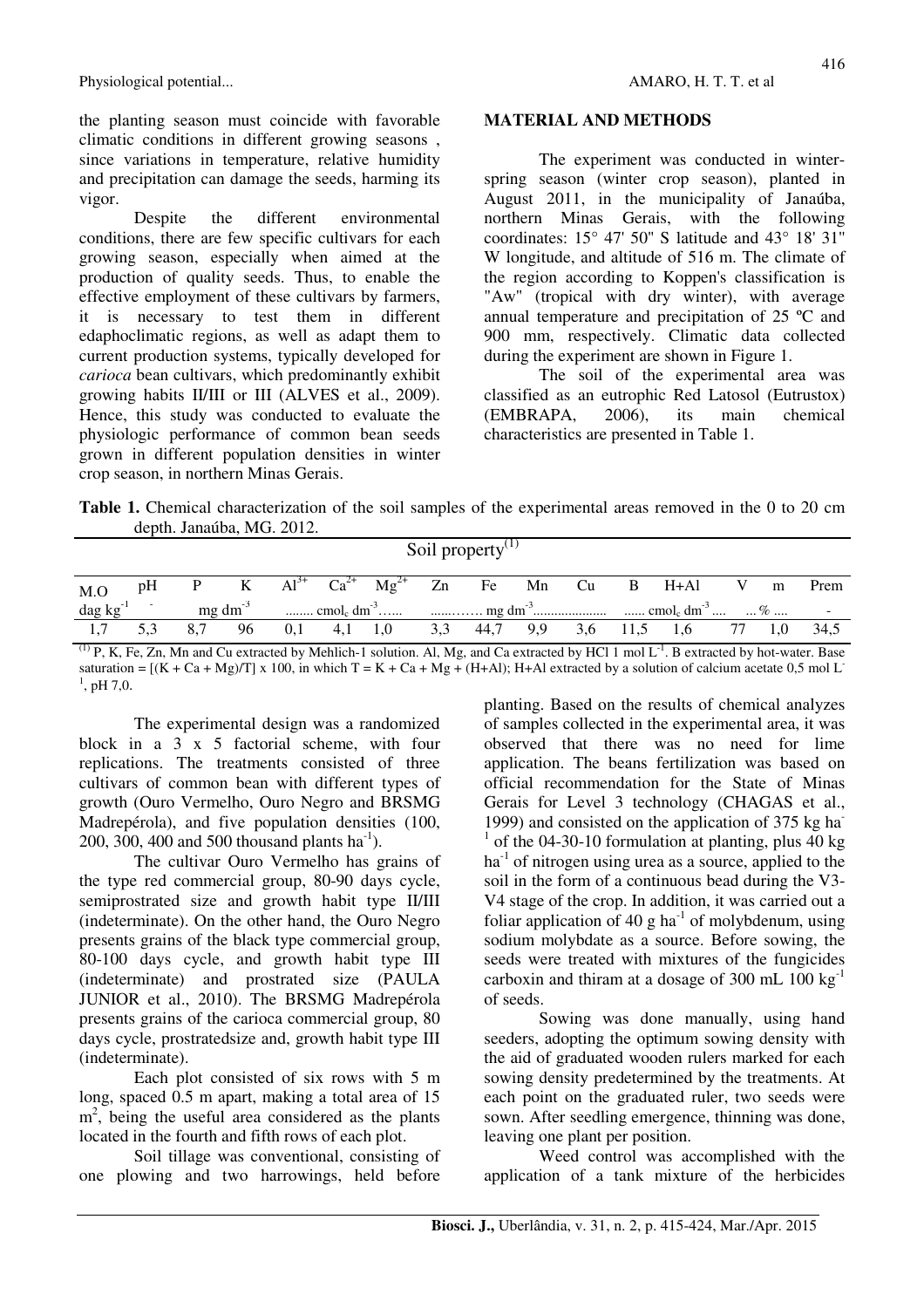fomesafen and fluazifop-p-butyl at a dosage of 125 g ha-1, 25 days after emergence. Complementary irrigation by conventional aspersion were used and constantly monitored, all phytosanitary measures being taken according to the necessity of the crop.

Plants belonging to the useful area of each plot were manually harvested, and then submitted to threshing for obtaining seeds. Due to differences in maturation periods that occurred between cultivars, the plots were harvested as soon as maturity was reached, which led to not harvesting all plots at a single time. The seeds were cleaned and dried, and then taken to the Seed Analysis Laboratory to evaluate the physiological quality, by means of the following tests and/or determinations:

Water content was determined as prescribed in the Rules for Seed Analysis - RAS (BRAZIL, 2009), using the oven method at  $105 \pm 3$  ° C for 24 hours, with four replications of 50 seeds, being the results expressed in percentage.

For the germination test, four replicates of 50 seeds were distributed evenly over germination paper in roll form, moistened with distilled water at a ratio of 2.5 times its initial weight. The rolls were placed in a germination chamber preset at an alternated temperature of 25 ºC and constant light. Evaluations were made on the fifth and ninth days after installation of the test and the results expressed as percentage of normal seedlings, according to the RAS (BRAZIL, 2009).

The results of the first count test were obtained by the number of normal seedlings, determined during the first count of the germination test, ie, on the seventh day after installation (BRAZIL, 2009).

The seedling emergence test was conducted under laboratory conditions, and sowing carried out at a depth of 3 cm in plastic trays containing washed and sterilized sand as substrate, moistened with water equivalent to 60% of the retention capacity, and the moisture was maintained by daily irrigations (BRAZIL, 2009). Four replications of 50 seeds were used and the results were obtained by the number of normal seedlings emerged, determined during the ninth day after the installation of the test, being the results expressed in percentage.

The emergence speed index was conducted together with the seedling emergence test, noting daily, at the same time, the number of seedlings that showed visible hypocotyl. At the end of the test, the emergence speed index was calculated using the formula proposed by Maguire (1962).

For the accelerated aging test, 200 seeds per treatment were distributed on the surface of a metal screen fixed and suspended inside a plastic box containing 40 mL of distilled water, kept at 41 ºC and 100% relative humidity for 72 hours inside a germinator (MARCOS FILHO, 1999). After this period, the seeds were removed from the chamber and germinated under the same conditions described for the germination test, being then determined the percentage of normal seedlings on the fifth day after installation of the test and the results expressed in percentage.

The data were not transformed because they met the assumptions of the normality and homogeneity tests, being subjected to analysis of variance. The effects of population densities were studied by regression analysis, choosing the appropriate models to represent them according to their biological behavior, to the significance of the model coefficients and to the coefficient of determination  $(R<sup>2</sup>)$ , and the effects of cultivars were studied by Tukey test at  $5\%$  (p < 0.05) significance level.

### **RESULTS AND DISCUSSION**

Table 2 shows the analysis of variance of the data referring to the physiological quality of the seeds. It can be noted that, with the exception of the variable first germination count, there was significant effect of the variation source cultivar (CV) on the other evaluated characteristics. Sowing density (D) influenced significantly water content, thousand seeds mass and accelerated aging, while the double interaction CV x D was significant only for seed water content.

The development of the interaction CV x D, studying the effects of cultivars inside each sowing density, revealed that the seed water content showed different behavior from the studied cultivars, according to the data shown in Table 3. The seeds of the cultivars Ouro Negro and Madrepérola, which show prostrate size and growth habit type III, showed higher water contents in relation to the seeds from the cultivar Ouro Vermelho in most of the population densities. These results are certainly related to the size and growth habit of the cultivars.

In these cultivars, it is common to observe a higher contact of the pods with the soil in the period before harvest. This behavior, associated to the fact that harvest was performed in a period with frequent rainfall in the region (Figure 1), certainly contributed to the high water content values found in this work.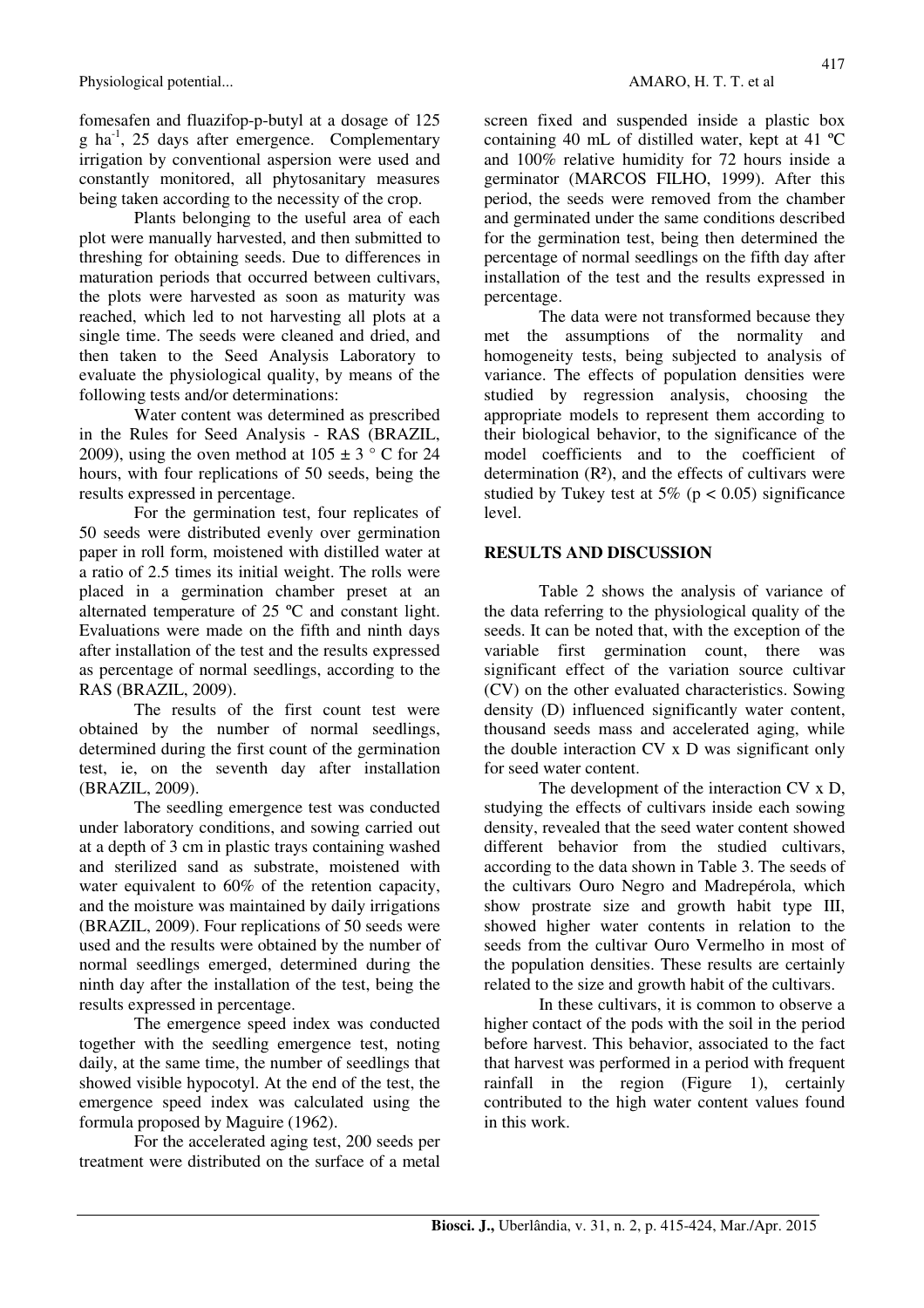| Table 2. Summary of the analysis of variance for the data referring to the water content (WC), mass of one thousand seeds (MTS), germination (GE), germination first |  |  |
|----------------------------------------------------------------------------------------------------------------------------------------------------------------------|--|--|
| count (FC), seedling emergence (SE), emergence speed index (ESI) and accelerated aging (AE) of seeds of beans cultivars grown in five densities during the           |  |  |
| winter season, in northern Minas Gerais. Janaúba, MG. 2012.                                                                                                          |  |  |

| Mean Squares             |    |             |              |           |             |             |            |              |
|--------------------------|----|-------------|--------------|-----------|-------------|-------------|------------|--------------|
| <b>Variation Sources</b> | DF | <b>WC</b>   | <b>MTS</b>   | <b>GE</b> | FC          | <b>SE</b>   | <b>ESI</b> | AE           |
| Cultivar (CV)            | 2  | $125,44$ ** | $4847,69$ ** | 799,80 *  | $304,06$ ns | $375,26$ ** | 68,84 **   | $1095,26$ ** |
| Density (D)              | 4  | $12,40$ *   | 588,50 **    | 296,76 ns | 284,26 ns   | 58,93 ns    | $2,44$ ns  | $348,90$ *   |
| $CV \times D$            | 8  | $9.18*$     | $186,50$ ns  | 339,21 ns | 199,81 ns   | $47,68$ ns  | $2,08$ ns  | 238,85 ns    |
| <b>Block</b>             |    | ,58         | 843,36       | 232,80    | 274,31      | 80,60       | 3,67       | 132,44       |
| Residue                  | 42 | 3,29        | 130,10       | 221,80    | 212,69      | 71,21       | 2,66       | 117,15       |
| $CV\%$                   |    | 10,27       | 5,48         | 23,03     | 25,60       | 9,51        | 12,68      | 22,30        |

<sup>ns</sup> Non-significant; (\*\*),(\*) Significant at 1% e 5% probability by the F test, respectivelly.

| <b>Table 3.</b> Water content (%) of beans seeds of cultivars grown in five plant densities in winter season, in northern Minas Gerais. Janaúba, MG. 2012. |  |  |  |  |
|------------------------------------------------------------------------------------------------------------------------------------------------------------|--|--|--|--|
|                                                                                                                                                            |  |  |  |  |

| 200                         | 300    |                                                                                                                                                                                                                                                                    |        |
|-----------------------------|--------|--------------------------------------------------------------------------------------------------------------------------------------------------------------------------------------------------------------------------------------------------------------------|--------|
|                             |        | 400                                                                                                                                                                                                                                                                | 500    |
| 17,8 AB<br>12.6 B           | 15,8 B | 15.7 B                                                                                                                                                                                                                                                             | 15,4 B |
| 20.2 A<br>19.0 <sub>A</sub> | 21.3 A | 21.4A                                                                                                                                                                                                                                                              | 20.2 A |
| 16.5 B                      | 19,0 A | 19.5A                                                                                                                                                                                                                                                              | 14.3 B |
| 16.5                        | 18,7   | 18,8                                                                                                                                                                                                                                                               | 16,6   |
|                             |        | $18,0 \text{ A}$<br>$M = 0.11 - 11 - 1100 = 1.1$ and $M = 1.100$ and $M = 1.100$ and $M = 1.101$ and $M = 1.101$ and $M = 1.101$ and $M = 1.101$ and $M = 1.101$ and $M = 1.101$ and $M = 1.101$ and $M = 1.101$ and $M = 1.101$ and $M = 1.101$ and $M = 1.101$ a |        |

Means followed by different letters in the column differ significantly by Tukey test at 5% probability.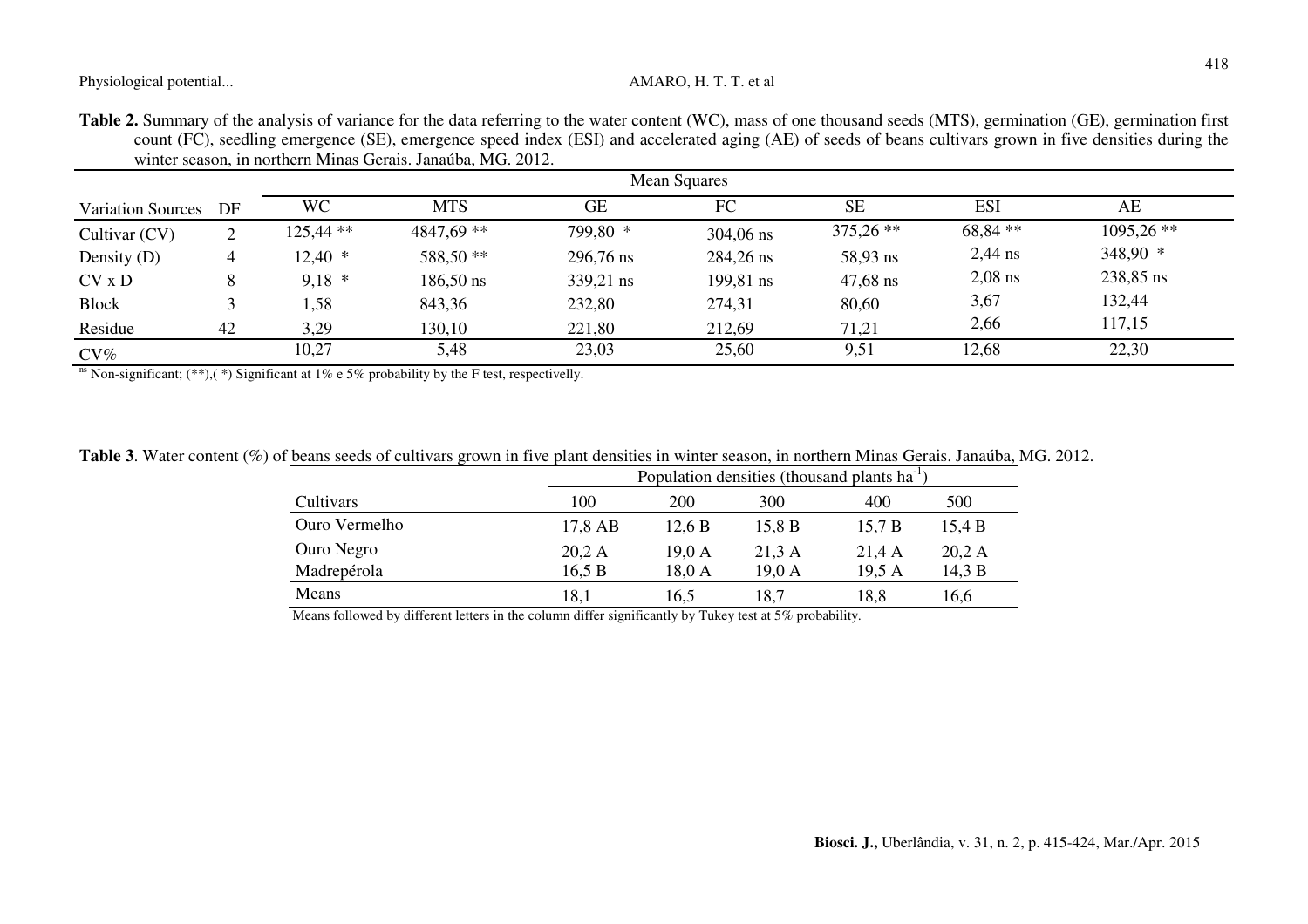

**Figure 1.** Daily variation of precipitation and temperature averages (maximum, average and minimum) during the year 2011. Data obtained from the Climatologic Station of the Minas Gerais Agricultural Research Agency (EPAMIG), northern regional unit of Minas Gerais, Nova Porteirinha, MG.

Sowing season must be adjusted in such a way that maturation and harvest of the seeds occur under mild temperature conditions, associated to lower precipitation indexes, according to França Neto et al (2007), factors which will determine harvesting seeds with ideal water content. On the contrary, harvest and subsequent storage of the beans seeds with water content superior to 13% can result in damages caused by changes in cell metabolism, with an increase in enzymatic and respiratory activities, allowing the development of fungi, with negative effects on seed quality.

Evaluating the effect of population densities in each cultivar, it can be observed significative difference only for the cultivar Madrepérola (Figure 2). Results of water content fitted to a quadratic model, in which increasing sowing densities caused increase in water content until the density of 300 thousand plants ha<sup>-1</sup>, reaching  $19,3\%$  of moisture.



**Figure 2.** Water content (%) of beans seeds of the cultivar Madrepérola, grown in five sowing densities in the winter season, in northern Minas Gerais. Janaúba, MG. 2012.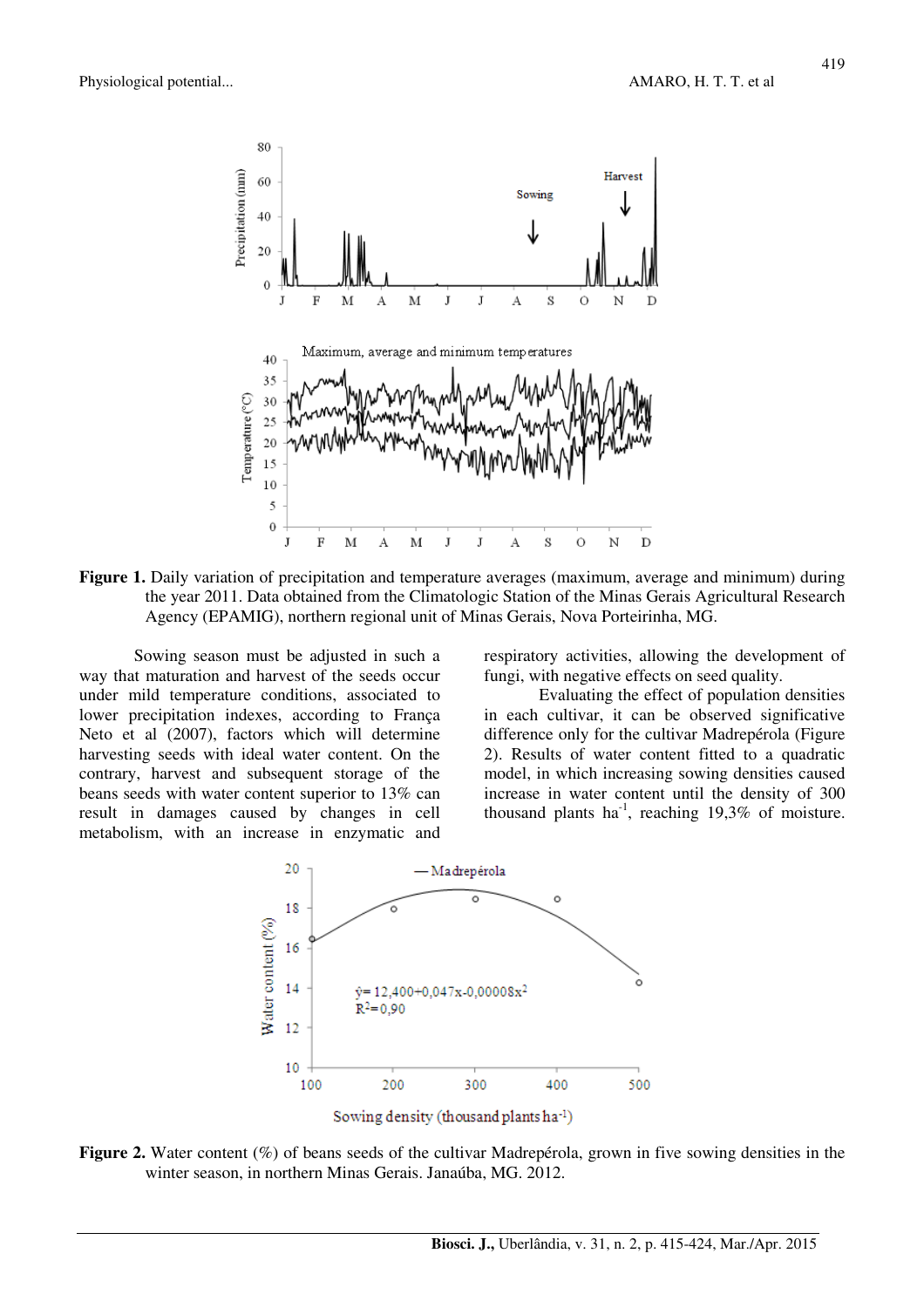The studied cultivars differed as for the mass of one thousand seeds (Table 4). The higher results were found in the seeds originated from the cultivars Ouro Vermelho and Madrepérola, showing results of 213,48 and 220,42, respectively. In a general way, in can be highlighted that this characteristic is a feature of each cultivar, as inform Paula Junior et al (2010). However, the values reached in this work for the cultivars were inferior to the described by these authors, when compared to the mass of one hundred seeds. Probably, this result is explained by the more limitant climatic factors during the filling stage of the seeds (Figure 1). Carvalho et al (1998), verifying the effect of spacing and sowing season on the production of beans seeds, observed different behavior of the cultivars regarding the mass of one thousand seeds. The same authors found lower values when the cultivars were sown in the winter season, agreeing with the results of this work.

**Table 4.** Mass (g) of one thousand seeds of beans cultivars grown during winter season, in northern Minas Gerais. Janaúba, MG. 2012.

|                                                                                                                     |               | Cultivars  |             |  |
|---------------------------------------------------------------------------------------------------------------------|---------------|------------|-------------|--|
| Variable                                                                                                            |               |            |             |  |
|                                                                                                                     | Ouro Vermelho | Ouro Negro | Madrepérola |  |
| <b>MTS</b>                                                                                                          | 213,48 a      | 190,66 b   | 220,42a     |  |
| $M_{\rm{20000}}$ followed by different latent in the line different and controlled Tables to the fifth such deliter |               |            |             |  |

Means followed by different letters in the line differ significantly by Tukey test at 5% probability.

The mass of one thousand seeds was influenced significantly by the sowing density, showing that this characteristic is affected by changes in plant population (Figure 3). Increasing sowing density caused increase in the mass of one thousand seeds until the density of 300 thousand plants  $ha^{-1}$ , in which it was found the best result  $(214,25 \text{ g})$ , with a reduction in the values from this point. Possibly this reduction is related to a higher competition for water, light and nutrients, caused by the increasing sowing densities.

The mass of one thousand seeds is a measure of quality used for different purposes, among them the comparison of the quality of different lots of seeds, as well as determining crops yields. In this sense, Carvalho e Nagakawa (2000) highlight that the bigger seeds have higher amount of reserves, being, therefore, the more vigorous.

Additionally, Jauer et al (2002) concluded that seed size did not affect the germination and vigor of bean cultivars TPS Bionobre, TPS Nobre e Xamego.

Although there is a great number of papers evaluating the effect of plant population on beans production, there is still no agreement as for the correct management of this parameter when evaluating the physiological potential of seeds. Several studies have been indicating contradictory results of mass of one thousand seeds in relation to plant population. Crusciol et al (2002) and Vazquez et al (2008) did not find variations in the mass of seeds in function of the evaluated plant populations. On the other hand, Tourino et al (2002), evaluating the effect of sowing density and uniformity on productivity and agronomical characteristics of soybeans, found decreases in the mass of seeds.



**Figure 3.** Mass (g) of one thousand seeds of the beans cultivars (means of the three cultivars), grown in five sowing densities during the winter season, in northern Minas Gerais. Janaúba, MG. 2012.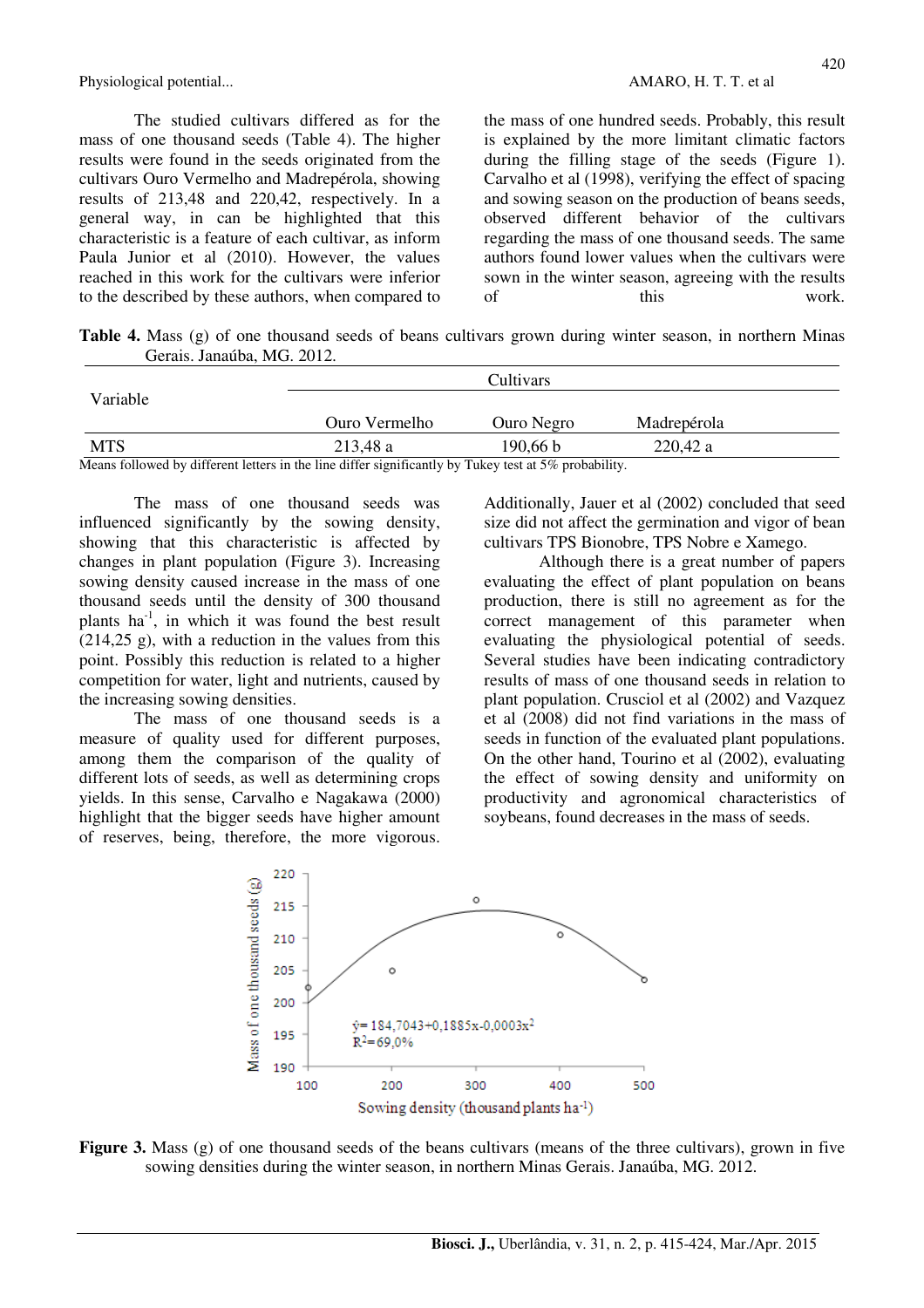In this sense, strategies to obtain higher responses of the crops to environmental conditions involve optimization of light interception by soil cover (SANTOS; FAGERIA, 2008), which can be obtained by managing plant population, a factor that should be very well elucidated when evaluating seed performance, as already mentioned.

Seeds germination showed differentiated behavior among the studied cultivars (Table 5). The seeds of the cultivar Ouro Negro presented higher performance in germination, while the seeds of the cultivars Ouro Vermelho and Madrepérola did not differ from each other. It can also be observed that

only the seeds of the cultivar Ouro Negro showed germination superior to the standard considered as ideal for the commercialization of basic beans seeds.

In general, the low values observed for seed germination percentage of the other studied cultivars is certainly associated to the climatic conditions verified during the period before seed harvest. The greater contact of plants, flowers and pods with the soil led to pod deterioration due to the occurrence of high temperatures and excessive rainfall, concentrated after physiological maturity of the plants (Figure 1).

**Table 5.** Average results, in percentage, of germination (GE) and first count (FC) of beans seeds grown during winter season, in northern Minas Gerais. Janaúba, MG. 2012.

|           | Cultivars                                                                                                                                                                                                                                                                                                                                                                                                                 |            |                 |  |  |
|-----------|---------------------------------------------------------------------------------------------------------------------------------------------------------------------------------------------------------------------------------------------------------------------------------------------------------------------------------------------------------------------------------------------------------------------------|------------|-----------------|--|--|
| Variable  |                                                                                                                                                                                                                                                                                                                                                                                                                           |            |                 |  |  |
|           | Ouro Vermelho                                                                                                                                                                                                                                                                                                                                                                                                             | Ouro Negro | Madrepérola     |  |  |
| <b>GE</b> | 63 b                                                                                                                                                                                                                                                                                                                                                                                                                      | 76 a       | 60 <sub>b</sub> |  |  |
| FC        | 56 a                                                                                                                                                                                                                                                                                                                                                                                                                      | 61 a       | 54 a            |  |  |
|           | $\mathbf{M} = \mathbf{C} \mathbf{H} = \mathbf{H} \mathbf{I} + \mathbf{P} \mathbf{C} = \mathbf{A} \mathbf{H} + \mathbf{A} \mathbf{H} + \mathbf{P} \mathbf{C} + \mathbf{A} \mathbf{C} \mathbf{A} + \mathbf{P} \mathbf{H} + \mathbf{A} \mathbf{A} \mathbf{A} \mathbf{A} + \mathbf{P} \mathbf{H} \mathbf{A} + \mathbf{P} \mathbf{A} \mathbf{A} + \mathbf{P} \mathbf{A} \mathbf{A} + \mathbf{P} \mathbf{A} \mathbf{A} + \math$ |            |                 |  |  |

Means followed by different letters in the line differ significantly by Tukey test at 5% probability.

In soybeans seeds, França Neto et al (2007) report that exposing the seed to alternated cycles of elevated and low humidity before harvest, due to the occurrence of frequent rains or to daily fluctuations of high and low relative humidity of the air, will result in its deterioration by humidity, with direct consequences in seed quality.

It is important to highlight that to sow beans in the winter season can be justified by harvesting the grains in a period that there is a shortage of the product in the region. This way, new alternatives of sowing seasons are being researched, in function of the necessity of rotation with other crops and the possibility of a third "season" in only one agricultural year, also aiming seed production.

The seeds of the studied cultivars did not differ on the results of germination first count (Table 5). It can also be observed that the germination and germination first count of the evaluated cultivars did not suffer any effect of sowing densities. These results suggest that these characteristics can be little affected by changes in plant population, being more influenced by genetic characteristics and climatic conditions.

Regarding vigor (seedling emergence, emergence speed índex and accelerated aging), it can be noted a differentiated behavior among the analyzed cultivars (Table 6). In accordance with the germination results, the cultivar Ouro Negro showed higher physiological potential of the seeds, with 93% of seedling emergence, while the cultivars Ouro Vermelho and Madrepérola showed 88 and 85% of seedling emergence, respectively.

As it was expected, the seeds of the cultivar Ouro Negro showed superior performance for the results of emergence speed index, while for the other cultivars there was no statistically significant difference (Table 6).

| <b>Table 6.</b> Average test results of seedling emergence (SE), emergence speed index (ESI) and accelerated aging |  |
|--------------------------------------------------------------------------------------------------------------------|--|
| (EA) of beans seeds grown during winter season, in northern Minas Gerais. Janaúba, MG. 2012.                       |  |

|               |               | Cultivars          |                   |  |
|---------------|---------------|--------------------|-------------------|--|
| Variable      |               |                    |                   |  |
|               | Ouro Vermelho | Ouro Negro         | Madrepérola       |  |
| $SE(\%)$      | 88 b          | 93 a               | 85 b              |  |
| <b>ESI</b>    | 12,2 b        | 14,9a              | 11.4 <sub>b</sub> |  |
| $AE(\%)$<br>. | 48 ab<br>.    | 56 a<br>$  -$<br>. | 41 b              |  |

Means followed by different letters in the line differ significantly by Tukey test at 5% probability.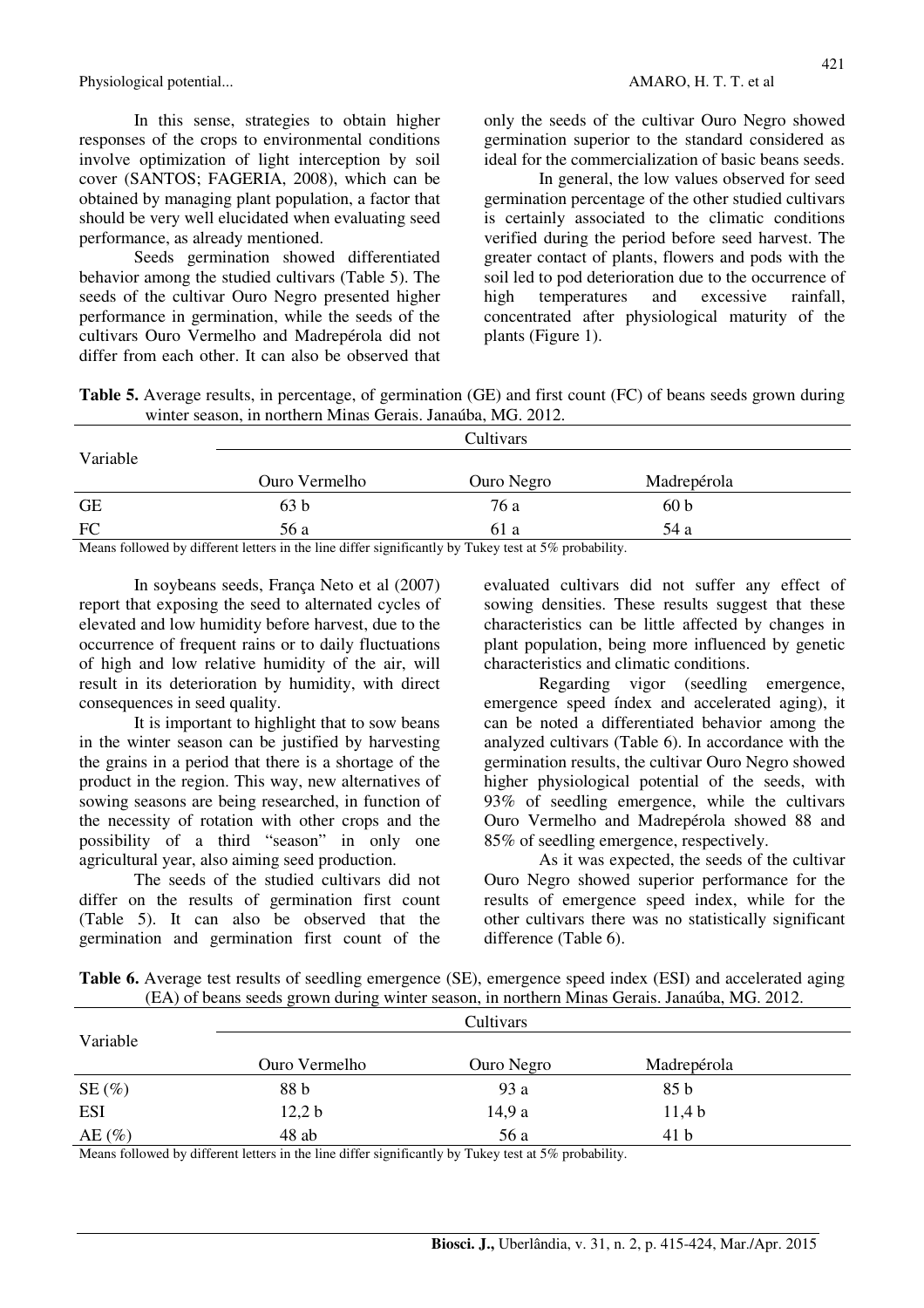Accelerated aging is recognized as one of the most important tests to evaluate seed vigor of several species, being able to provide information with a high consistency level. In this test, it is considered that seed lots with high vigor maintain their viability when submitted, over time periods, to severe conditions of temperature and relative air humidity (MARCOS FILHO, 2005).

In a similar way to the germination test, the low results observed in seed germination after accelerated aging is certainly related to the climatic conditions observed during the experiment (Figure 1). In this sense, Marcos Filho (2005) reports that at temperatures superior to 30 ºC during the period of transferring dry matter from the plant to the seeds, which are related to the reduction in photosynthetic rate and photoassimilates translocation, usually siginificative after flowering in several species, such as the leguminous. The climatic conditions of each region, as humidity and temperature, vary with the seasons of the year. Thus, determining the sowing season, in a given region, means to expose the crop to the most diverse environment conditions during its development.

Figure 4 shows the regression equation and its coefficient of determination ( $R^2 = 0.85$ ) for the accelerated aging in function of sowing densities. The results assumed a quadratic behavior, in which increasing sowing density caused an increase in germination until the density of 262.5 thousand

plants  $ha^{-1}$ , reaching the maximum germination percentage (53%) after seed aging. From this density, there were reductions in the observed values, verifying 42% of germination after accelerated aging in the density of 500 thousand plants ha-1. The higher plant populations certainly led to a higher intraspecific competition and higher lodging caused by the high density of the plants in the field, and that probably hindered seed quality.

As reported, the studies evaluating the effects of plant populations on the physiological potential of seeds are rare and, in a certain way, contradictory. In their work, Vazquez et al (2008) concluded that variations in plant populations did not cause changes in the germination percentage and accelerated aging in soybeans seeds. On the other hand, Lazarini et al (2001) reported that the sowing density affected seed vigor when evaluated by the accelerated aging and the germination speed index.

It is important to point out that, in order to obtain higher responses to the technologies that may result in higher grain yields for the beans crop, using the adequate plant population is a crucial factor. Due to its great importance in the crop implantation phase, the best plant arrangement in the different production environments is a matter that still gets lots of interest in research, because, if executed in an inadequate way, it can compromise the subsequent phases of plant physiological development, with effects also on seed performance.



**Figure 4.** Accelerated aging (%) of beans seeds cultivars (means of the three cultivars), grown during the winter season, in northern Minas Gerais. Janaúba, MG. 2012.

#### **CONCLUSIONS**

The beans seeds of the cultivar Ouro Negro present superior physiological potential in relation to the cultivars Ouro Vermelho and BRSMG Madrepérola.

Increasing sowing density up to 300 thousand plants  $ha^{-1}$  is adequate for producing beans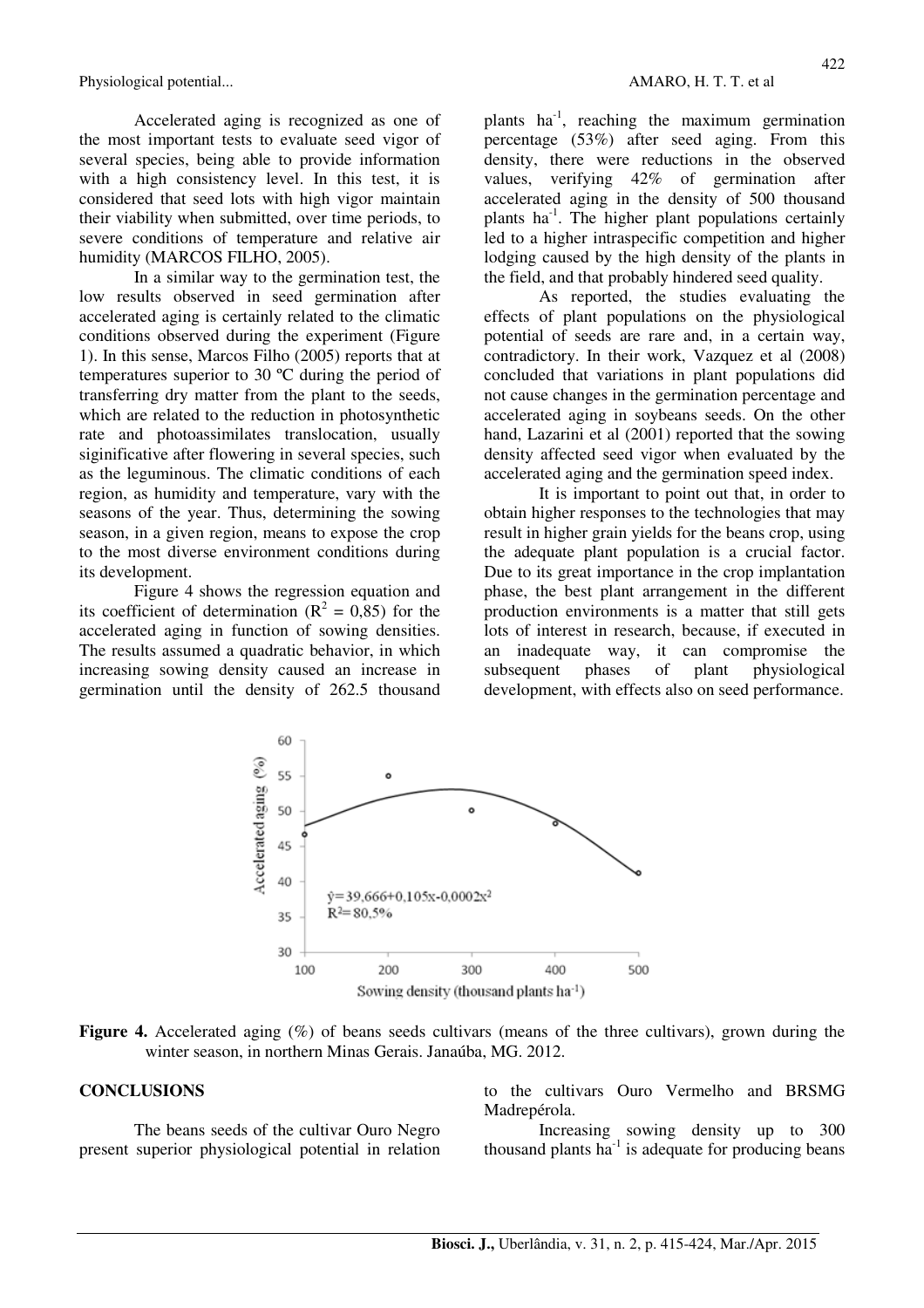Physiological potential... **AMARO, H. T. T. et al. AMARO, H. T. T. et al.** 

seeds in the winter season, representing a good alternative for cultivation in the region.

#### **ACKNOWLEDGEMENTS**

To the Coordination for the Improvement of Higher Level Personnel (CAPES), by granting the 423

scholarship to the first author of the paper; to the Minas Gerais Research Support Foundation (FAPEMIG) and the National Council for Scientific and Technological Development (CNPq) for grants and financial support for the accomplishment of this work.

**RESUMO:** Por se adaptar bem às mais variadas condições edafoclimáticas do Brasil e pela alta tradição de consumo, o feijoeiro desempenha papel fundamental na alimentação da população brasileira. Apesar das condições ambientais distintas, existem poucas cultivares específicas para cada época de plantio, principalmente quando visa à produção de sementes de qualidade. Objetivou-se com este trabalho avaliar o desempenho fisiológico de sementes de feijão-comum cultivado em cinco densidades populacionais, nas condições edafoclimáticas de Janaúba, Norte de Minas Gerais. O experimento foi conduzido na safra de inverno, com plantio em agosto de 2011. O delineamento experimental utilizado foi em blocos casualizados, em esquema fatorial 3 x 5, com quatro repetições. Os tratamentos consistiram em três cultivares de feijão-comum de diferentes tipos de crescimento (Ouro Vermelho, Ouro Negro e BRSMG Madrepérola), e cinco densidades populacionais (100, 200, 300, 400 e 500 mil plantas ha<sup>-1</sup>). As sementes foram avaliadas quanto ao teor de água, à germinação e ao vigor (testes de primeira contagem, emergência de plântulas, índice de velocidade de emergência e envelhecimento acelerado). Diante dos resultados, conclui-se que as sementes de feijão da cultivar Ouro Negro apresentam desempenho fisiológico superior em comparação com as cultivares Ouro Vermelho e BRSMG Madrepérola. O aumento da densidade de semeadura até 300 mil plantas ha-1 é adequado para a produção de sementes de feijão na safra de inverno, representando boa alternativa para o cultivo na região.

**PALAVRAS-CHAVE**: *Phaseolus vulgaris* L. População de plantas. Germinação. Vigor.

#### **REFERENCES**

ALVES, A. F.; ANDRADE, M. J. B.; RODRIGUES, J. R. M.; VIEIRA, N. M. B. Densidades populacionais para cultivares alternativas de feijoeiro no Norte de Minas Gerais. **Ciência e Agrotecnologia**, Lavras, v. 33, n. 6, p. 1495-1502, nov/dez. 2009.

BEZERRA, A. A. C.; TÁVORA, F. J. A. F.; FREIRE FILHO, F. R.; RIBEIRO, V. Q. Características de dossel e de rendimento em feijão-caupi ereto em diferentes densidades populacionais. **Pesquisa Agropecuária Brasileira**, Brasília, v. 44, n. 10, p. 1239-1245, out. 2009. http://dx.doi.org/10.1590/S0100- 204X2009001000005

BRASIL. Ministério da Agricultura, Pecuária e Abastecimento. **Regras para Análise de Sementes**. Brasília: DNDV/CLAV, 2009. 365 p.

CARVALHO, N. M.; NAKAGAWA, J. (Ed.). **Sementes:** ciência, tecnologia e produção. 4 ed. Jaboticabal: FUNEP, 2000. 588 p.

CARVALHO, M. A. C.; ARF, O.; SÁ, M. E. Efeito do espaçamento e épocas de semeadura sobre o desempenho do feijão. II. Qualidade fisiológica das sementes. **Revista Brasileira de Sementes**, v. 20, n.1, p. 202-208, 1998.

CHAGAS, J. M.; BRAGA, J. M.; VIEIRA, C.; SALGADO, L. T.; JUNQUEIRA NETO, A.; ARAÚJO, G. A. A.; ANDRADE, M. J. B.; LANA; R. M. Q.; RIBEIRO, A. C. Feijão. In: RIBEIRO, A. C.; GUIMARÃES, P. T. G.; ALVAREZ, V. V. H. (Ed.). Recomendações para o uso de corretivos e fertilizantes em Minas Gerais: **5 a aproximação**. Viçosa, MG: Comissão de Fertilidade do Solo do Estado de Minas Gerais, 1999, p. 306-307.

CONAB - Companhia Nacional de Abastecimento. **Acompanhamento de safra brasileira**: grãos, oitavo levantamento, maio 2012/Companhia Nacional de Abastecimento – Brasília: Conab, 2012. 36 p.